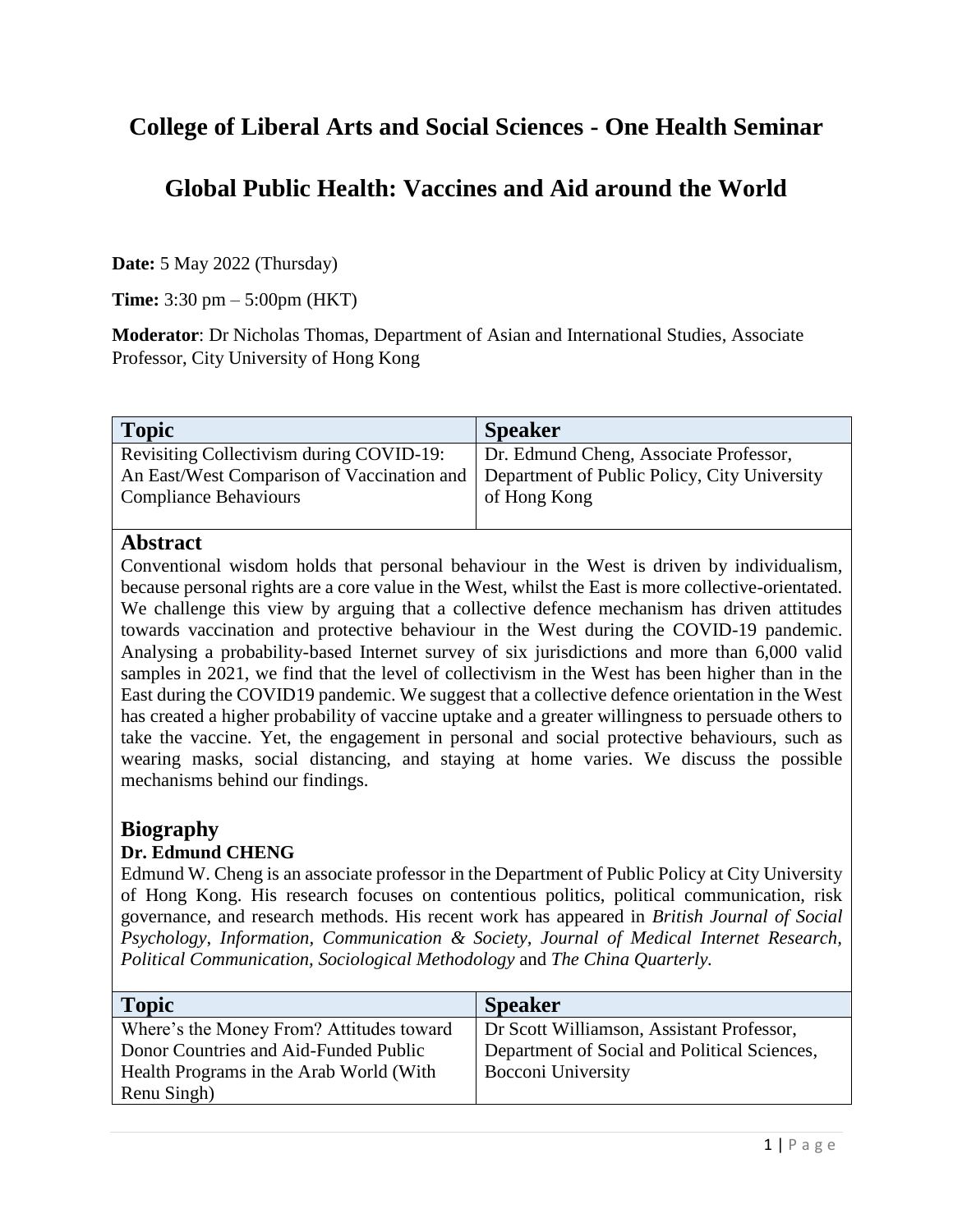### **Abstract**

Public health programs in developing countries are often funded by foreign aid. How does the identity of the donor shape domestic support for these programs? Existing research suggests that citizens of aid-recipient countries prefer programs funded by aid over those funded by their own governments, particularly if they view the latter as corrupt and ineffective. However, these studies have been implemented in contexts where major donors tend to be viewed favorably. We extend this literature by analyzing attitudes toward aid-funded health programs in the Arab world, where Western donors are often polarizing and disliked. A survey experiment conducted in Egypt provides some evidence that respondents approve less of public health programs when they are funded by the US or French development agencies instead of the Egyptian government. We find that this effect is driven by distrust of Western donors' motives. Descriptive survey data from the Arab Barometer reinforces the experimental findings by illustrating the importance of anti-Americanism and perceptions of donor motives in heightening opposition to aid. This study contributes to a growing literature on public opinion toward foreign aid in recipient countries and has practical implications for the implementation of aid-funded public health programs in developing countries.

## **Biography**

#### **Dr. Scott Williamson**

Scott Williamson is an assistant professor of social and political sciences at Bocconi University. His research addresses the politics of the Middle East, with a focus on authoritarianism, migration, and public opinion. Scott's work has been published in academic journals including the American Political Science Review, Comparative Political Studies, and the Journal of Peace Research, in addition to outlets such as the Washington Post and the Carnegie Endowment for International Peace.

| <b>Topic</b>                                | <b>Speaker</b>                            |
|---------------------------------------------|-------------------------------------------|
| <b>Public Support for Global Vaccine</b>    | Dr Renu Singh, Scholar,                   |
| Distribution: Evidence from Germany, Italy, | O'Neill Institute for National and Global |
| and the United States                       | Health Law at Georgetown University       |
|                                             |                                           |

## **Abstract**

A key issue in international politics has been how to equitably distribute COVID-19 vaccines during the pandemic. However, we know relatively little about public opinion on this issue in developed countries with large supplies of vaccines. In this study I run representative surveys in Germany, Italy, and the United States during COVID-19 to analyze where the public stands on this issue and how their opinions may be shifted to be more supportive of equitable vaccine distribution internationally. The results show that the public holds relatively nuanced views, with high levels of support for technology transfers and knowledge sharing but much less for limiting domestic vaccine supplies to send more abroad. A survey experiment also provides some evidence that framing equitable distribution as advantageous for ending the pandemic is more likely to increase support for supplying vaccines abroad than framing it as an issue of fairness. While the equitable distribution of vaccines is necessary to address the spread of COVID-19, global health institutions have struggled to achieve this goal, in large part because of domestic politics